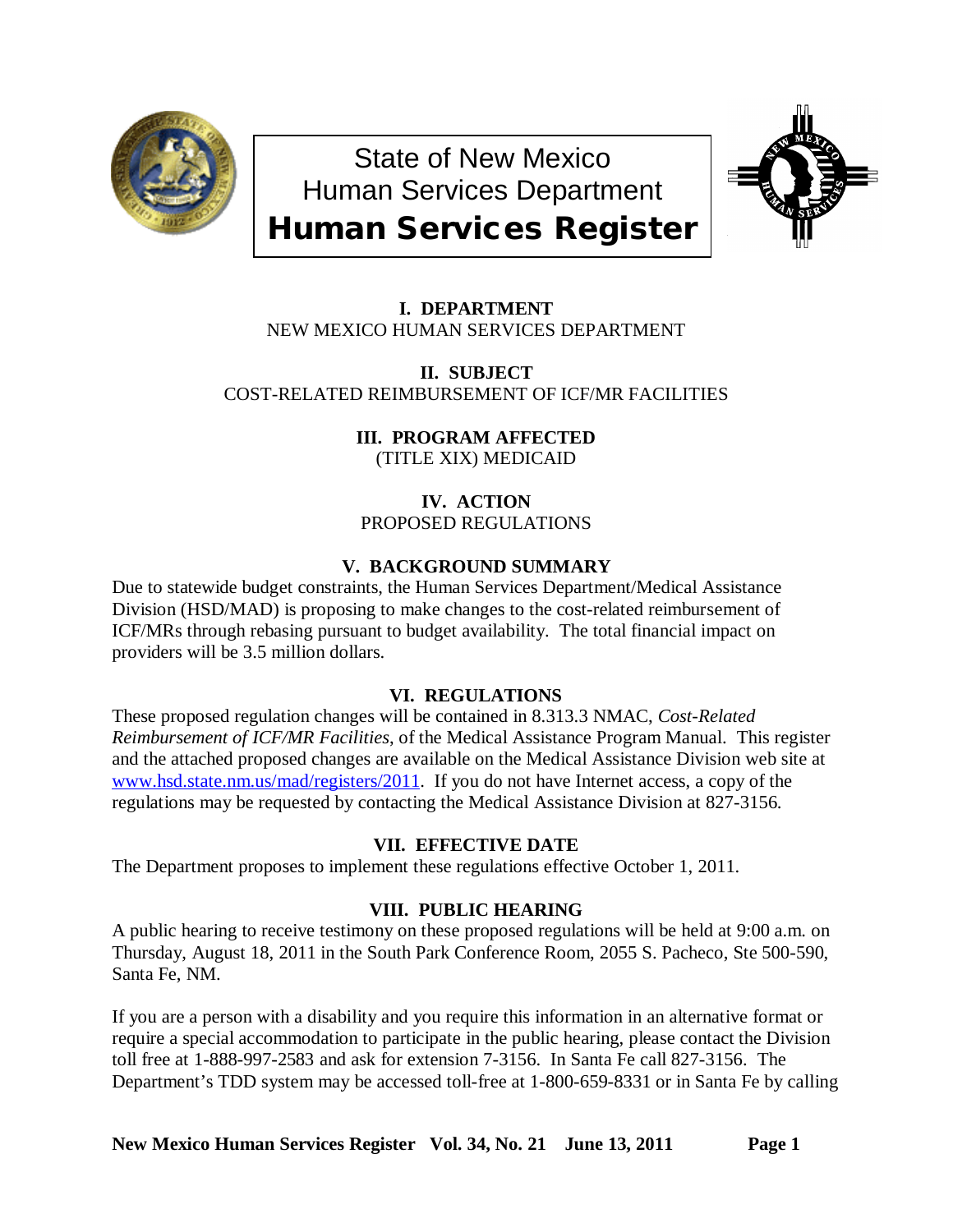827-3184. The Department requests at least ten (10) days advance notice to provide requested alternative formats and special accommodations.

Copies of all comments will be made available by the Medical Assistance Division upon request by providing copies directly to a requestor or by making them available on the MAD website or at a location within the county of the requestor.

### **IX. ADDRESS**

Interested persons may address written or recorded comments to:

Sidonie Squier, Secretary Human Services Department P.O. Box 2348 Santa Fe, New Mexico 87504-2348

These comments must be received no later than 5:00 p.m. on August 18, 2011. Written and recorded comments will be given the same consideration as oral comments made at the public hearing. Interested persons may also address comments via electronic mail to: [Magdalena.Romero@state.nm.us.](mailto:Magdalena.Romero@state.nm.us)

# **X. PUBLICATION**

Publication of these regulations approved by:

SIDONIE SQUIER, SECRETARY HUMAN SERVICES DEPARTMENT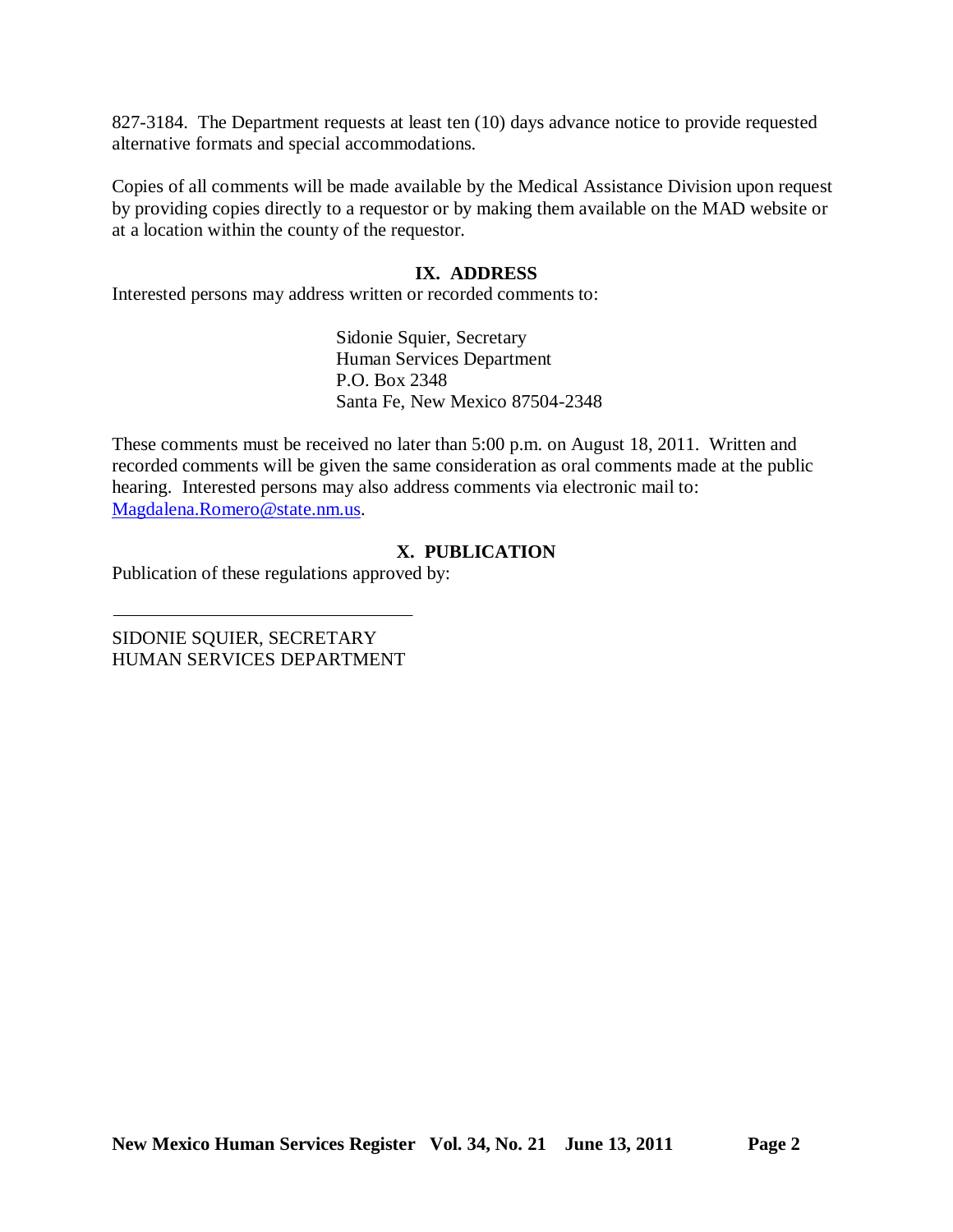#### **TITLE 8 SOCIAL SERVICES**

### **CHAPTER 313 LONG TERM CARE SERVICES - INTERMEDIATE CARE FACILITIES PART 3 COST RELATED REIMBURSEMENT OF ICF-MR FACILITIES**

Explanatory paragraph: This is an amendment to 8.313.3 NMAC, Sections 8 and 12 which will be effective October 1, 2011. The Medical Assistance Division is amending the Mission Statement (Section 8) and Paragraph (2) of Subsection A of 8.313.3.12 NMAC, *establishment of prospective per diem rates*, to include the potential for changes to the cost-related reimbursement of ICF/MRs through rebasing pursuant to budget availability.

**8.313.3.8 MISSION STATEMENT:** [The mission of the New Mexico Medical Assistance Division (MAD) is to maximize the health status of Medicaid-eligible individuals by furnishing payment for quality health services at levels comparable to private health plans.] To reduce the impact of poverty on people living in New Mexico and to assure low income and individuals with disabilities in New Mexico equal participation in the life of their communities.

[2-1-95; 8.313.3.8 NMAC - Rn, 8 NMAC 4.MAD.002, 11-1-00; A. 10-1-2011]

**8.313.3.12 ESTABLISHMENT OF PROSPECTIVE PER DIEM RATES:** Prospective per diem rates will be established as follows and will be the lower of the amount calculated using the following formulas, or any applicable ceiling:

A. **Base Year**

 (1) For implementation Year 1 (effective September 1, 1990), the providers base year will be for cost reports filed for base year periods ending no later than June 30, 1990. Since these cost reports will not be audited at the time of implementation, an interim rate will be calculated and once the audited cost report is settled, a final prospective rate will be determined. Retrospective settlements of over or under payments resulting from the use of the interim rate will be made.

 (2) Re-basing of the prospective per diem rate will take place every three years. Therefore, the operating years under this plan will be known as Year 1, Year 2, and Year 3. Since re-basing is done every three years, operating year 4 will again become Year 1. Pursuant to budget availability, any changes to reimbursement, including the decision to rebase rates will be at the department's discretion.

 (3) Costs incurred, reported, audited and/or desk reviewed for the provider's last fiscal year which falls in the calendar year prior to year 1 will be used to re-base the prospective per diem rate. Re-basing costs in excess of 110% of the previous year's reported cost per diem times the index (as described further on in these regulations) will not be recognized for calculation of the base year costs.

B. **Inflation factor to recognize economic conditions and trends during the time period covered by the facility's prospective per diem rate.** Pursuant to budget availability and at the Department's discretion, an inflation factor may be used to recognize economic conditions and trends. A notice will be sent out every September informing each provider that:

- (1) MBI will or will not be authorized for determining rates for the year; and
- (2) The percentage increase if the MBI is authorized.

 (3) If utilized, the index used to determine the inflation factor will be the Center for Medicare and Medicaid Services (CMS) Market Basket Index (MBI).

(4) Each provider's operating costs will be indexed to a mid-year point of February 28 for operating

Year 1.

(5) If utilized, the inflation factor will be the actual MBI for the previous calendar year.<br>C. **Incentive to Reduce Increases in Cost** 

### C. **Incentive to Reduce Increases in Cost**

 (1) As an incentive to reduce the increases in the Administrative and General (A&G) and Room and Board (R&B) cost center, the Department will share with the provider the savings below the A&G/R&B ceiling in accordance with the formula described below:

 $A = [1/2 (B-C)] < $1.00$ 

- (2) Where:
	- $A =$  Allowable Incentive per diem
	- $B = A \& G/R \& B$  ceiling per diem

 $C =$  Allowable A&G/R&B per diem from the base year's cost report<br>D. **Cost Centers for Rate Calculation:** For the purpose of rate calculation, co

**Cost Centers for Rate Calculation:** For the purpose of rate calculation, costs will be grouped into four major cost centers. These are:

(1) Direct Patient Care (DPC)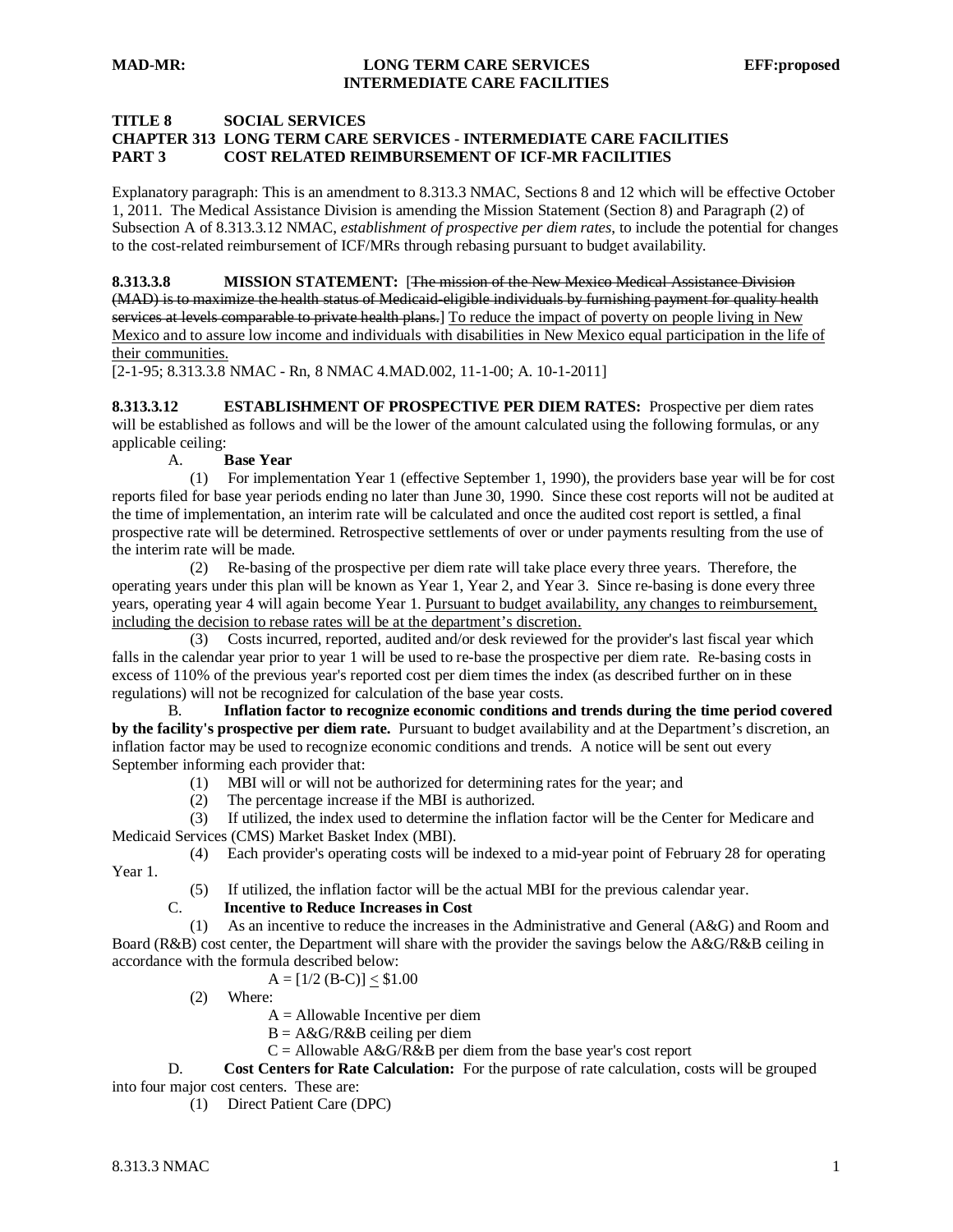### **MAD-MR: LONG TERM CARE SERVICES EFF:proposed INTERMEDIATE CARE FACILITIES**

- (2) Administration and General (A&G)
- (3) Room and Board (R&B)
- (4) Facility costs (FC)
- E. **Case-Mix Adjustment**

 (1) In assuring the prospective reimbursement system addresses the needs of residents of ICF-MR facilities, a case mix adjustment factor will be incorporated into the reimbursement system. The case-mix index (CMI) will be used to adjust the reimbursement levels in the Direct Patient Care cost center. The key objective of the CMI is to link reimbursement to the acuity level of residents in a facility. To accomplish this objective, the Department utilizes level of care criteria which classify ICF-MR residents into one of three levels, with Level I representing the highest level of need. Corresponding to each level of care, the relative values are as follows:

|  |  | Level I  | 1.077 |
|--|--|----------|-------|
|  |  | Level II | 0.953 |

Level III  $0.768$ 

 (2) Using these level specific relative values, a provider specific base year CMI will be calculated. The CMI represents the weighted average of the residents' level of care divided by the total number of residents in the facility. The CMI is calculated as follows:

- $[(A \times 1.077)+(B \times .953)+(C \times .768)]/N = CMI$
- (3) WHERE:  $A =$  Number of Level I residents
	- $B =$  Number of Level II residents
	- $C =$  Number of Level III residents
	- $N = Total number of provider's residents$

### F. **Calculation of the Prospective Per Diem Rate**

(1) A prospective per diem rate for each of the three levels of ICF-MR classification will be

determined for each provider. Payment will be made based on the rate for the level of classification of the recipient. (2) The provider's Direct Patient Care (DPC) allowable cost will be divided by the provider's CMI to determine the cost at a value of 1.00 for the base year. The adjusted DPC is then multiplied by the relative value of the level of classification to determine the DPC component of the rate. To this, will be added the allowable A & G and R & B amount and the allowable facility cost. The formula for the rates will be as follows:

- (3) The formula for Year 1 is:  $(A1 \times RV) + C1 + D + E = PR (Year 1)$ <br>(4) The formula for Year 2 is:  $[(A1 \times RV) + C1 \times (1 + MBI) + D + E]$
- $[(A1 \times RV) + C1) \times (1 + MBI)] + D + E = PR (Year 2)$
- (5) The formula for Year 3 is:  $[(A2 \times RV) + C2) \times (1 + MBI)] + D + E = PR$  (Year 3)
- (6) Where:
	- $A =$  Allowable DPC per diem adjusted to a value of 1.00
	- $B =$  The relative value of the level of classification.
	- $C =$  Allowable A&G and R&B per diem
	- $D =$  Allowable incentive per diem
	- $E =$  Allowable facility cost per diem
	- MBI = Market Basket Index
	- $PR =$  prospective rate
	- $RV =$  the relative value for the level<br>" $1" =$  The numerical subscript means

The numerical subscript means the date of the data used in the formula. For

example, "A1" means the base direct patient care costs established in the base year, while "A2" would refer to the base direct patient care costs adjusted by the MBI.

G. **Effective Dates Of Prospective Rates:** Rates will be effective September 1 of each year for each facility.

H. **Calculation of rates for existing providers that do not have actuals as of June 30, 1990, and for new providers entering the program after September 1, 1990.** For existing and for new providers entering the program that do not have actuals, the provider's interim prospective per diem rate will become the sum of:

- (1) The state wide average patient care cost per diem for each level plus;
- (2) The A&G and R&B ceiling per diem plus;
- (3) Facility cost per diem as determined by using the Medicare principles of reimbursement.
- (4) After six months of operation or at the provider's fiscal year end, whichever comes later, the

provider will submit a completed cost report. This will be audited to determine the actual allowable and reasonable cost for the provider. A final prospective rate will be established at that time, and retroactive settlement will take place.

I. **Changes Of Provider By Sale Of An Existing Facility:** When a change of ownership occurs,